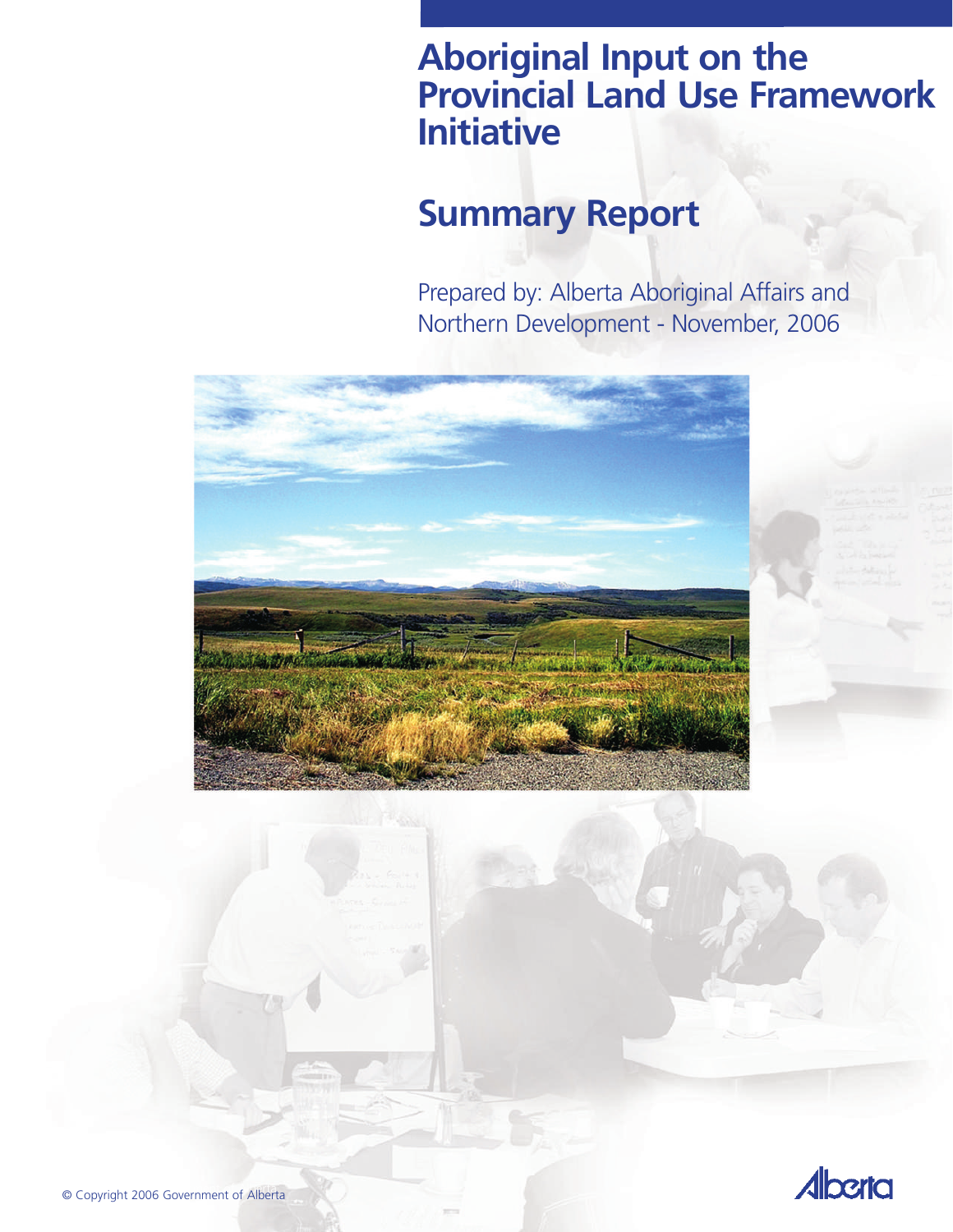# **FIRST NATIONS FEEDBACK**

*Initial Phase of Consultation on the Land Use Framework Issues, Outcomes, and Attributes*

Report prepared by Alberta Aboriginal Affairs and Northern Development November 2006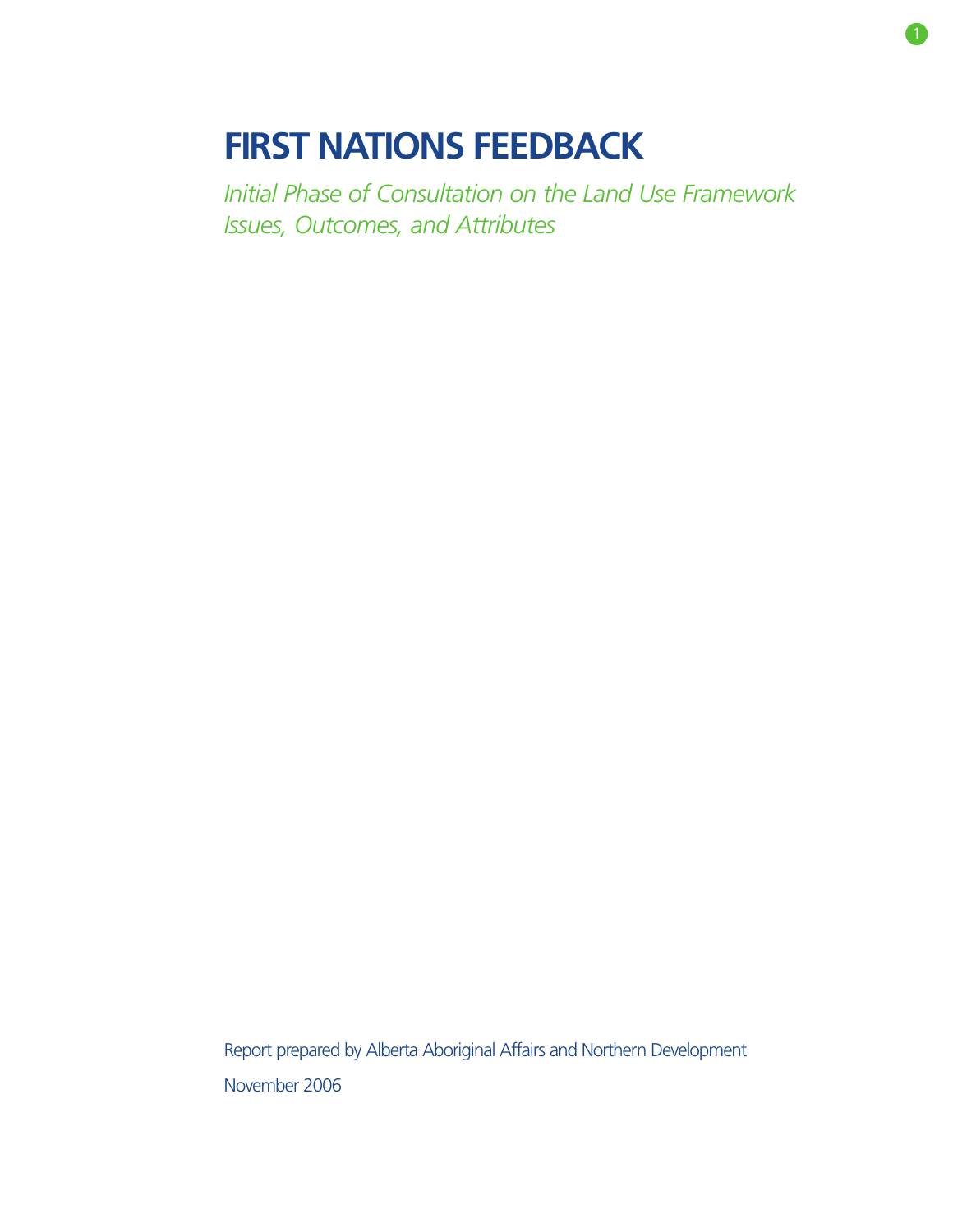### **First Nations Perspective**

*Summary of Feedback Collected on the Initial Phase of Consultation on the Land Use Framework* 

#### **INTRODUCTION**

As part of the Government of Alberta's initiative to develop a province-wide Land Use Framework (LUF), First Nations and stakeholders were invited to participate in the initial phase of consultation to identify potential issues to be addressed, outcomes to be achieved, and attributes of the proposed LUF.

Within the context of The Government of Alberta's First Nations Consultation Policy and Guidelines, the Aboriginal Consultation Coordination Group (ACCG) was tasked with coordinating and facilitating an initial session with First Nations intended to parallel the Stakeholder and Elected Municipal Official Focus Groups.

Within Alberta, there are 47 First Nations, ten Tribal Councils and three Treaty organizations. For this stage of the consultation, letters of invitation were sent to existing advisory groups and consultation contacts at the treaty and tribal levels as per current communication protocols. This included First Nations representatives on the Joint Technical Team for Treaty 8, the Protocol Working Group for the Athabasca Tribal Council, Treaty 7 Management Corporation, and the Treaty 6 Confederacy Office. The invite was to participate in a half-day session or send written comments on the same three questions used at the stakeholder and municipal focus groups. The questions were:

- 1. What are the key issues you would like to see addressed by a province-wide Land Use Framework?
- 2. What are the key outcomes you would like to see achieved by this Framework, and how might we achieve those outcomes?
- 3. What would you recommend as the key attributes or principles for a province-wide Land Use Framework?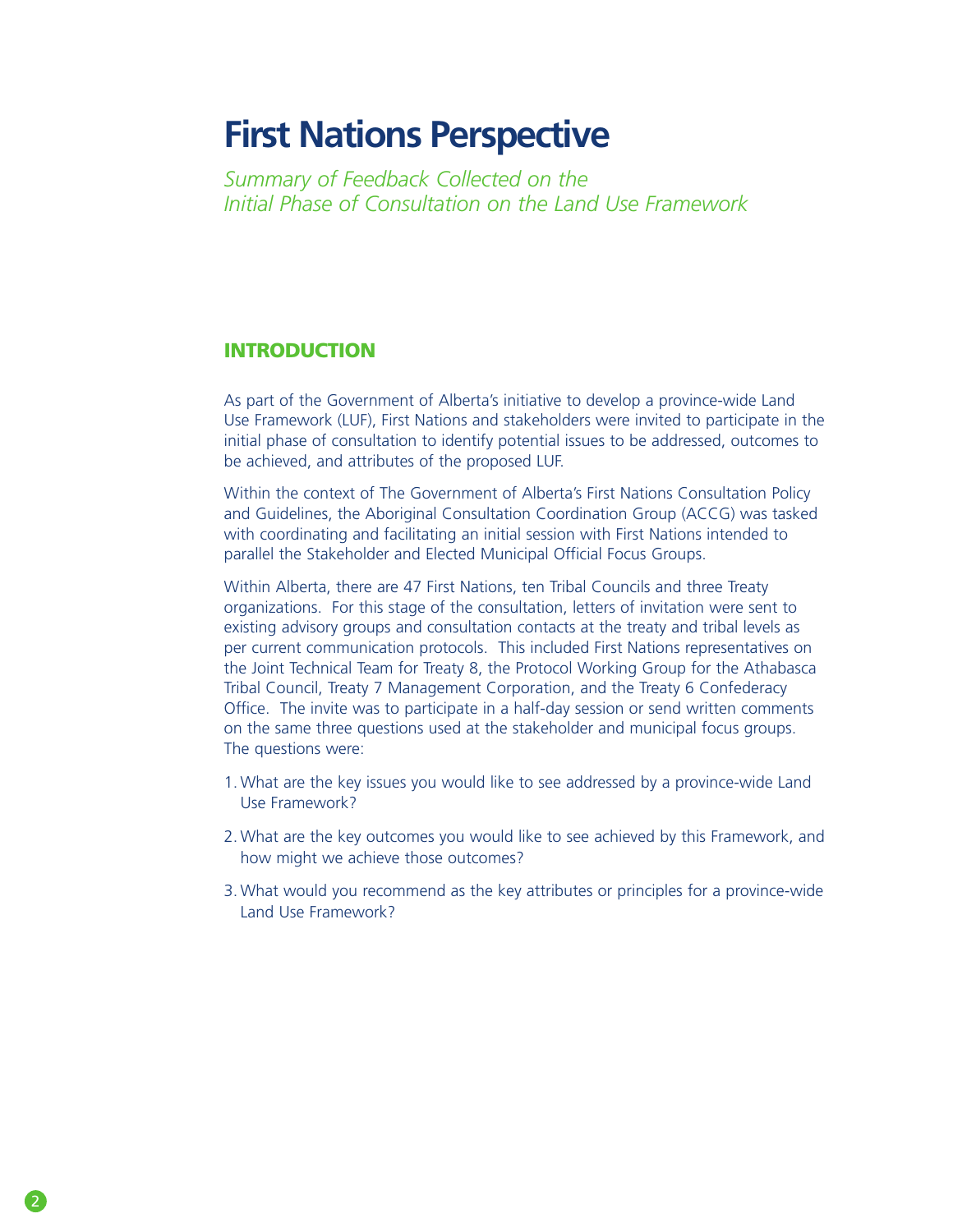#### BACKGROUND AND CONTEXT

In The Government of Alberta's First Nations Consultation Policy on Land Management and Resource Development, Alberta acknowledged its duty to consult First Nations where land management and resource development on provincial Crown land may infringe First Nations rights and traditional uses. Although the Land Use Framework is expected to be a policy document and not directly infringe any First Nations treaty rights, Alberta has, and will continue to encourage First Nations to fully participate in consultation on the Land Use Framework.

Alberta and First Nations have been discussing land management issues for several years. In general, First Nations view decisions about Crown land as critical to their ability to exercise their treaty rights and traditional uses and have demonstrated a long standing interest in participating in those decisions. With this in mind, the timing of the invitation to participate in this phase of the Land Use Framework consultations unfortunately coincided with some critical milestones in Government policy development that may have impeded the ability or readiness of First Nations to participate. More specifically, Alberta publicly released The Government of Alberta's First Nations Consultation Guidelines on Land Management and Resource Development on September 1, 2006. On September 14, 2006, 23 of 47 Chiefs signed a resolution to reject Alberta's Consultation Guidelines. All parties have agreed to continue the dialogue on the Guidelines, however the limited participation of First Nations in Land Use Framework discussions is inextricably linked to the release of the Guidelines.

#### FEEDBACK FROM FIRST NATIONS

One meeting was held with representatives from Treaty 8 and Grand Chief Arthur Noskey also sent a general letter to Minister Pearl Calahasen regarding consultations on the Land Use Framework. The specific input included here is representative of the comments received at the meeting and in the written correspondence. However, Alberta acknowledges that this issue is of paramount importance to First Nations and will continue to seek feedback from First Nations as the development of the Land Use Framework progresses.

Two key issues identified in written correspondence by Treaty 8 were cultural sustainability and economic sustainability.

*As the Crown "takes up" Treaty 8 land for resource development, the Crown will maintain an environment within those Treaty 8 lands "not taken up" that can support ongoing traditional use activities of First Nations peoples.*

*As the Crown allocates resources within Treaty 8 lands for development, the Crown allocation processes used, and the actual patterns of resource allocation achieved through these processes have the result that First Nations peoples receive "equitable economic benefit" in relation to ongoing resource development activities within their traditional territories.*